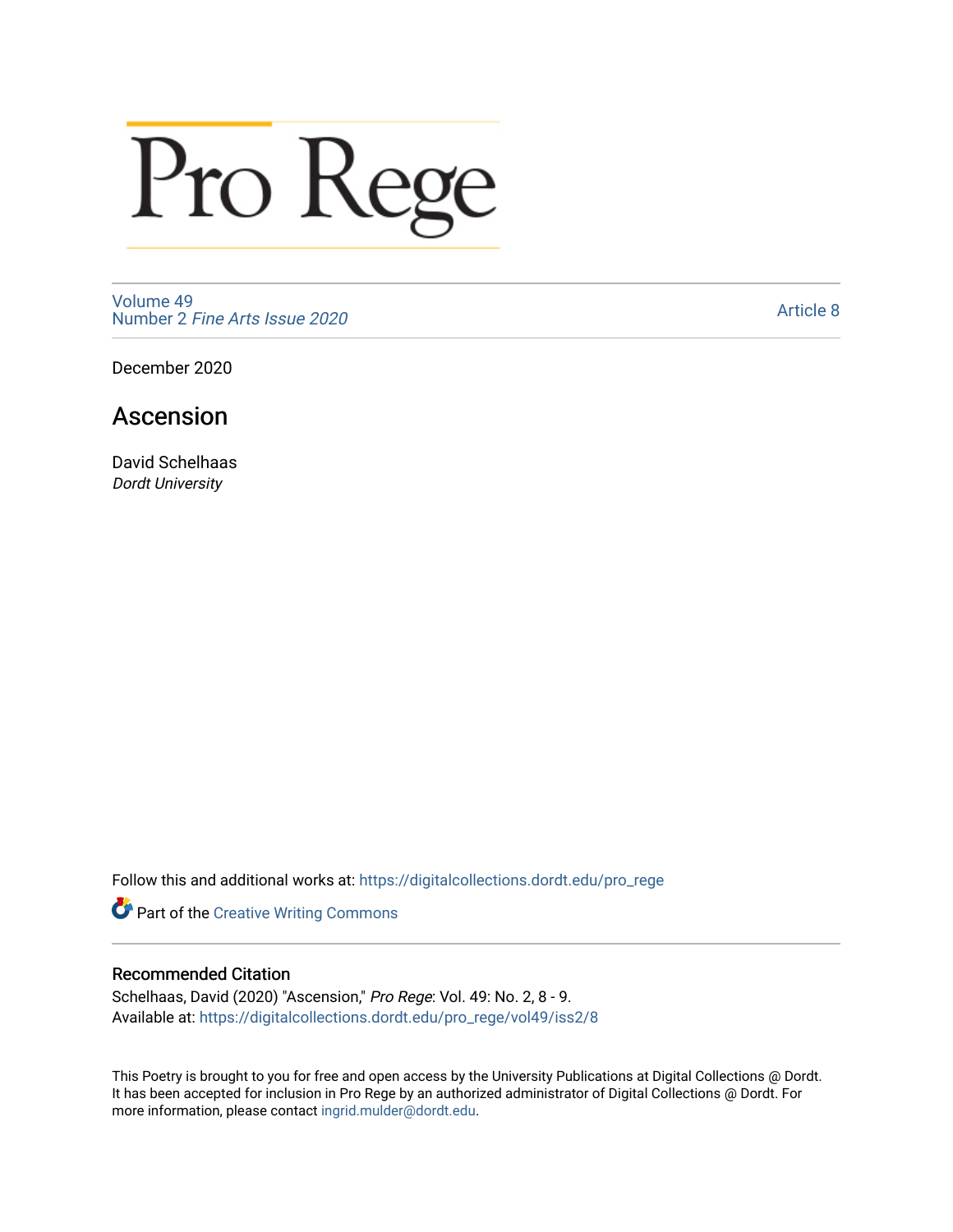A Golden Shovel is a poetic form devised by Terrence Hayes in homage to the African American poet Gwendolyn Brooks, long time poet laureate of Chicago. It is a poem in which the poet takes a line from another poet's poem (or the entire poem if it is short) and creates a new poem. In the poems below, retired Dordt professor David Schelhaas takes the words of the poem "Bee Still" by his son Luke (written in 1994 when he was a Dordt student), and creates a new poem by using them as the end words of each line of his poem "Ascension." So, you can read Luke's poem by reading the end words of each line of Dave's poem.

## **bee still**

*Luke Schelhaas*

motionless when he flies he is still in the air pure wing power he flies a million miles an hour and does not move closer to or farther from a flower